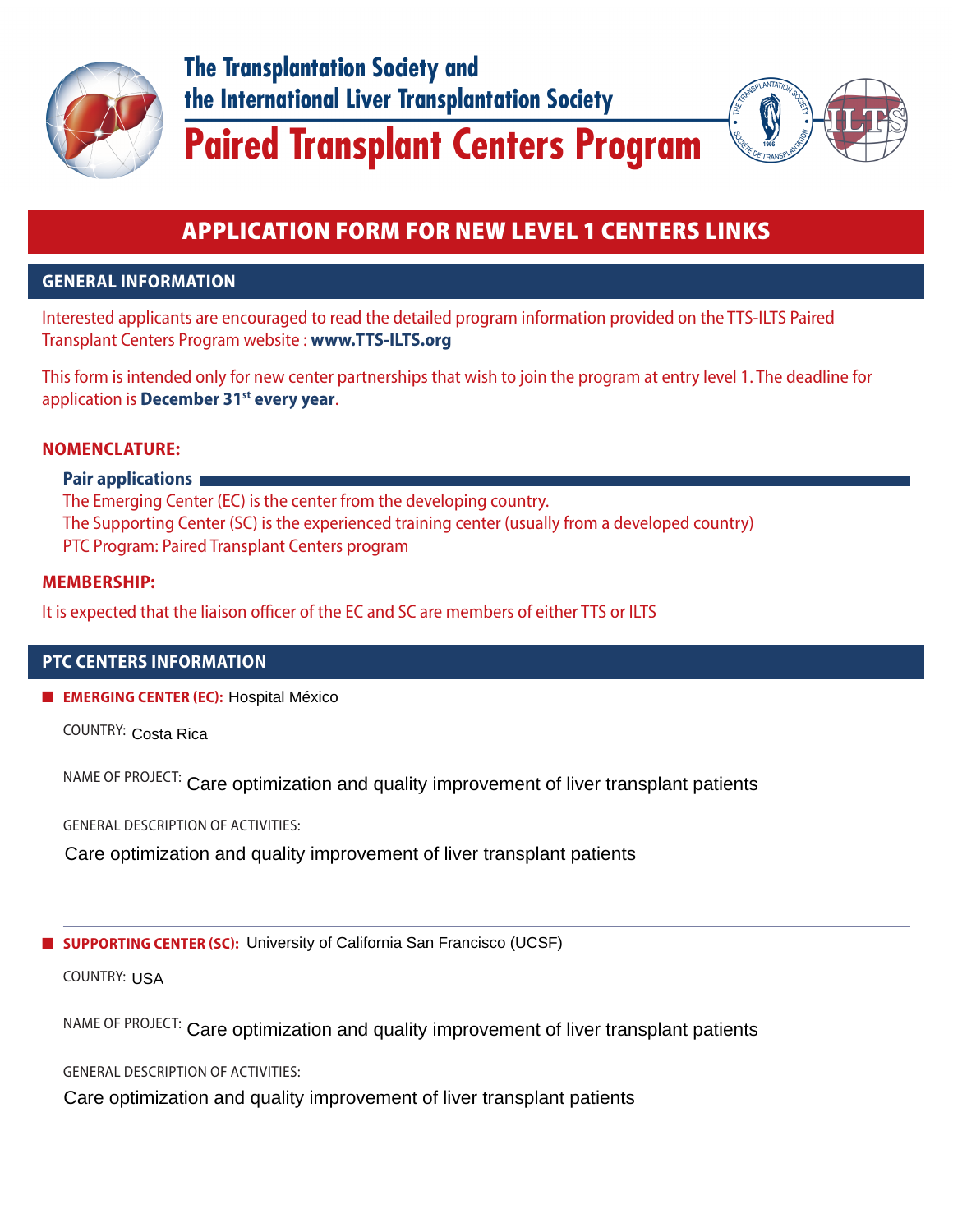| <b>EMERGING CENTER (EC) INFORMATION</b>                                                                             |                                                                       |             |                                            |                   |  |
|---------------------------------------------------------------------------------------------------------------------|-----------------------------------------------------------------------|-------------|--------------------------------------------|-------------------|--|
| <b>1. CONTACT INFORMATION</b><br><b>CLINICAL DIRECTOR TRANSPLANT PROGRAM</b><br>FIRST NAME: Maria Amalia            |                                                                       |             |                                            |                   |  |
|                                                                                                                     | <b>LAST NAME: Matamoros Ramírez</b>                                   |             |                                            |                   |  |
| TTS MEMBERSHIP: YES $\odot$ NO $\odot$                                                                              |                                                                       |             | ILTS MEMBERSHIP: YES $\odot$ NO $\bigcirc$ |                   |  |
|                                                                                                                     | DEPARTMENT NAME: Centro de Trasplante Hepático y Cirugía Hepatobiliar |             |                                            |                   |  |
| STREET ADDRESS: Hospital México, la Uruca y Hospital Nacional de Niños, Paseo Colon                                 |                                                                       |             |                                            |                   |  |
| CITY: San Jose<br>PO BOX:                                                                                           |                                                                       |             | STATE/PROV: San Jose                       |                   |  |
| <b>COUNTRY: Costa Rica</b>                                                                                          |                                                                       |             | POSTAL CODE:                               |                   |  |
| <b>PTC LIAISON OFFICER</b><br>FIRST NAME: Maria Amalia                                                              |                                                                       |             |                                            |                   |  |
| LAST NAME: Matamoros Ramírez                                                                                        |                                                                       |             |                                            |                   |  |
| EMAIL: valid email address                                                                                          |                                                                       |             | <b>TELEPHONE:</b>                          | FAX:              |  |
| 2. BASIC NATURE OF THE INSTITUTION<br>RESEARCH CENTER<br>OTHER: Specialized Unit in a General Hospital              | SPECIALIZED MEDICAL CENTER                                            |             | GENERAL HOSPITAL $\mathcal V$              | DONOR CENTER      |  |
| 3. AFFILIATION/SPONSORSHIP<br>UNIVERSITY<br>OTHER:                                                                  | STATE FACILITY V                                                      | INSURANCE   | NOT-FOR-PROFIT ORGANIZATION                | PRIVATE FACILITY  |  |
| <b>4. LIVER AND TRANSPLANT SERVICE INFORMATION</b><br>MEDICAL PERSONNEL: (PLEASE PROVIDE A NUMBER IN EACH CATEGORY) |                                                                       |             |                                            |                   |  |
| HIGHLY QUALIFIED 1                                                                                                  | FELLOWS 0                                                             | RESIDENTS 0 | PARA-MEDICAL PERSONNEL 3                   |                   |  |
| <b>SURGICAL PERSONNEL: (PLEASE PROVIDE A NUMBER IN EACH CATEGORY)</b>                                               |                                                                       |             |                                            |                   |  |
| HIGHLY QUALIFIED 5                                                                                                  | FELLOWS 0                                                             | RESIDENTS 0 |                                            |                   |  |
| <b>BREAKDOWN OF CURRENT ACTIVITY: (PLEASE PROVIDE APPROXIMATE PERCENTAGES)</b>                                      |                                                                       |             |                                            |                   |  |
| % BASIC RESEARCH 0                                                                                                  | % CLINICAL RESEARCH 0                                                 |             | % TEACHING 10                              | % PATIENT CARE 70 |  |
| % EPIDEMIOLOGY                                                                                                      | % TRANSPLANTS LIVING DONORS 5                                         |             | % TRANSPLANTS DECEASED DONORS 80           |                   |  |
| OTHER:                                                                                                              |                                                                       |             |                                            |                   |  |

L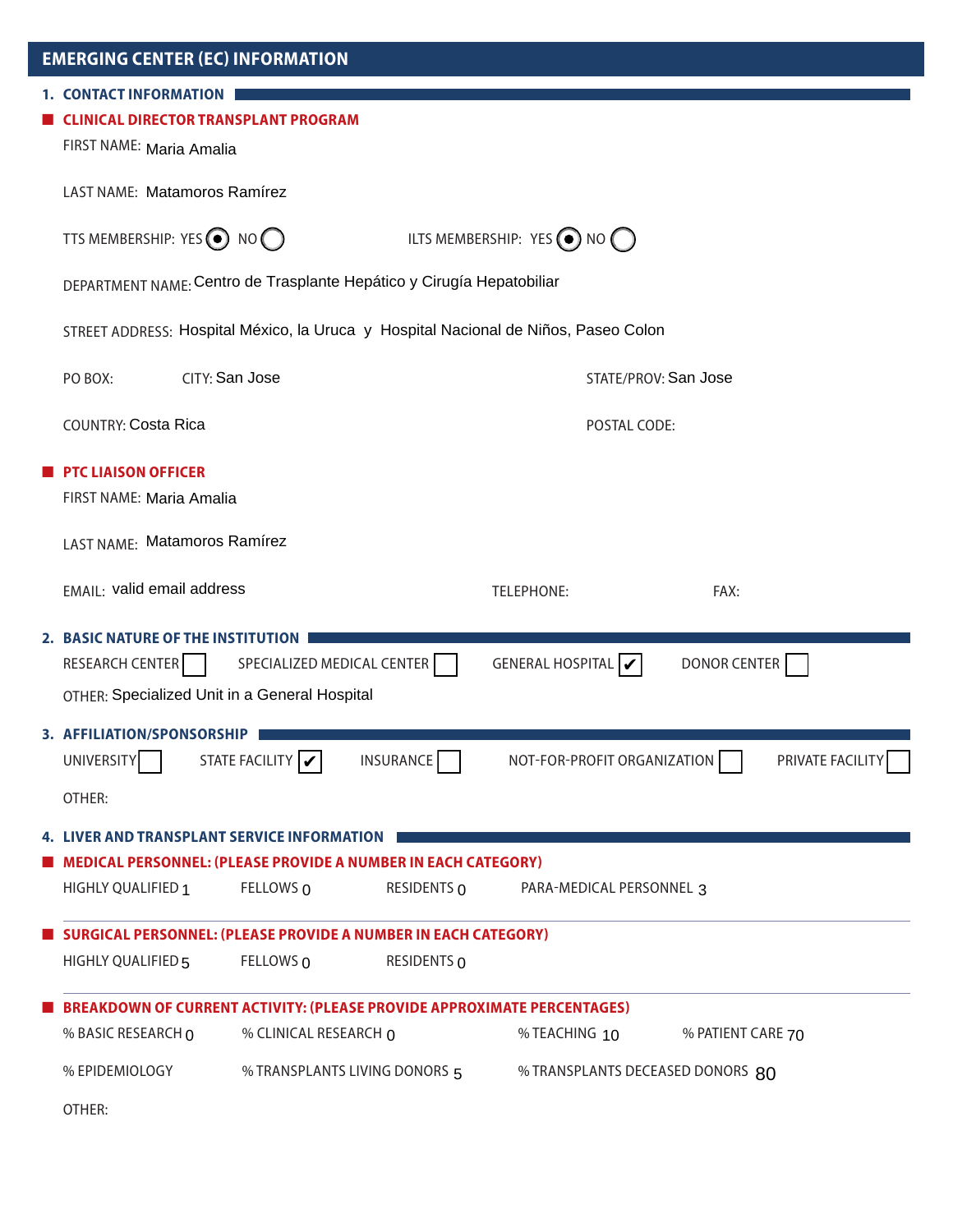#### ■ **BASIC/ CLINICAL RESEARCH**

MAIN AREAS OF INTEREST:

| NUMBER OF PEER-REVIEWED PUBLICATIONS OVER THE PAST THREE YEARS:<br>(please quote three of the most significant publications produced by the institution over the last three years)<br>1: |  |  |  |  |
|------------------------------------------------------------------------------------------------------------------------------------------------------------------------------------------|--|--|--|--|
| 2:                                                                                                                                                                                       |  |  |  |  |
| 3:                                                                                                                                                                                       |  |  |  |  |
| PLEASE QUOTE THREE OF THE MOST SIGNIFICANT PUBLICATIONS PRODUCED BY THE INSTITUTION OVER THE PAST DECADE:                                                                                |  |  |  |  |
| 1:                                                                                                                                                                                       |  |  |  |  |
| 2:                                                                                                                                                                                       |  |  |  |  |
| 3:                                                                                                                                                                                       |  |  |  |  |
| PLEASE MENTION ANY GRANTS OR PRIZES AWARDED TO THE INSTITUTION OR ANY OF ITS FACULTY MEMBERS OVER THE PAST THREE YEARS:                                                                  |  |  |  |  |
| 1:                                                                                                                                                                                       |  |  |  |  |
| 2:                                                                                                                                                                                       |  |  |  |  |
| 3:                                                                                                                                                                                       |  |  |  |  |
| <b>INVOLVEMENT IN TEACHING:</b><br>$NO$ $\odot$<br>YES (<br>ANY FORMAL TEACHING ACTIVITY?                                                                                                |  |  |  |  |
| <b>DESCRIBE:</b>                                                                                                                                                                         |  |  |  |  |
| ANY FORMAL TRAINING PROGRAMS FOR EXTERNAL TRAINEES?<br>$NO$ $\odot$<br>YES $\bigcap$                                                                                                     |  |  |  |  |
| <b>DESCRIBE:</b>                                                                                                                                                                         |  |  |  |  |
| $NO$ ( $\odot$ )<br>OTHER EDUCATIONAL FACILITIES/ACTIVITIES?<br>YES (                                                                                                                    |  |  |  |  |
| <b>DESCRIBE:</b>                                                                                                                                                                         |  |  |  |  |
|                                                                                                                                                                                          |  |  |  |  |
| <b>DIRECT PATIENT CARE: (PLEASE PROVIDE NUMBERS IN EACH CATEGORY)</b>                                                                                                                    |  |  |  |  |
| OUTPATIENT CLINICS PER WEEK: 30<br>NEW PATIENTS PER CLINIC: 10/W INPATIENT BEDS: 6                                                                                                       |  |  |  |  |
| LIVER BIOPSIES PER YEAR: 87<br><b>CRITICAL CARE BEDS: 2</b><br><b>CLINICOPATHOLOGICAL MEETINGS PER WEEK: 1</b>                                                                           |  |  |  |  |
| OTHER ROUTINE INTERVENTIONAL PROCEDURES: 3/W<br>DEDICATED HISTOPATHOLOGICAL MEETINGS PER WEEK: 0                                                                                         |  |  |  |  |
| TOTAL NUMBER OF LIVER TRANSPLANTS IN THE LAST YEAR: 10                                                                                                                                   |  |  |  |  |
| <b>LIVE DONORS: 5</b><br><b>DECEASED DONORS: 5</b><br><b>DONATION SERVICES: ?</b><br>RETRIEVAL SERVICES: 9                                                                               |  |  |  |  |
| TOTAL NUMBER OF LIVER TRANSPLANTS UNDER FOLLOW-UP: 82                                                                                                                                    |  |  |  |  |
| <b>EPIDEMIOLOGY:</b>                                                                                                                                                                     |  |  |  |  |
| ANY INVOLVEMENT IN EPIDEMIOLOGY PROGRAMS? YES ()<br>$NO$ $\odot$                                                                                                                         |  |  |  |  |
| <b>DESCRIBE:</b>                                                                                                                                                                         |  |  |  |  |
| 5. HOW DID YOU FIND OUT ABOUT THE PTC PROGRAM                                                                                                                                            |  |  |  |  |
| TTS WEBSITE $ \mathbf{v} $<br>A COLLEAGUE  <br>ILTS WEBSITE $ \mathcal{V} $<br>ILTS OR TTS BOOTH AT CONGRESS<br>ILTS OR TTS NEWSLETTER                                                   |  |  |  |  |
| OTHER:                                                                                                                                                                                   |  |  |  |  |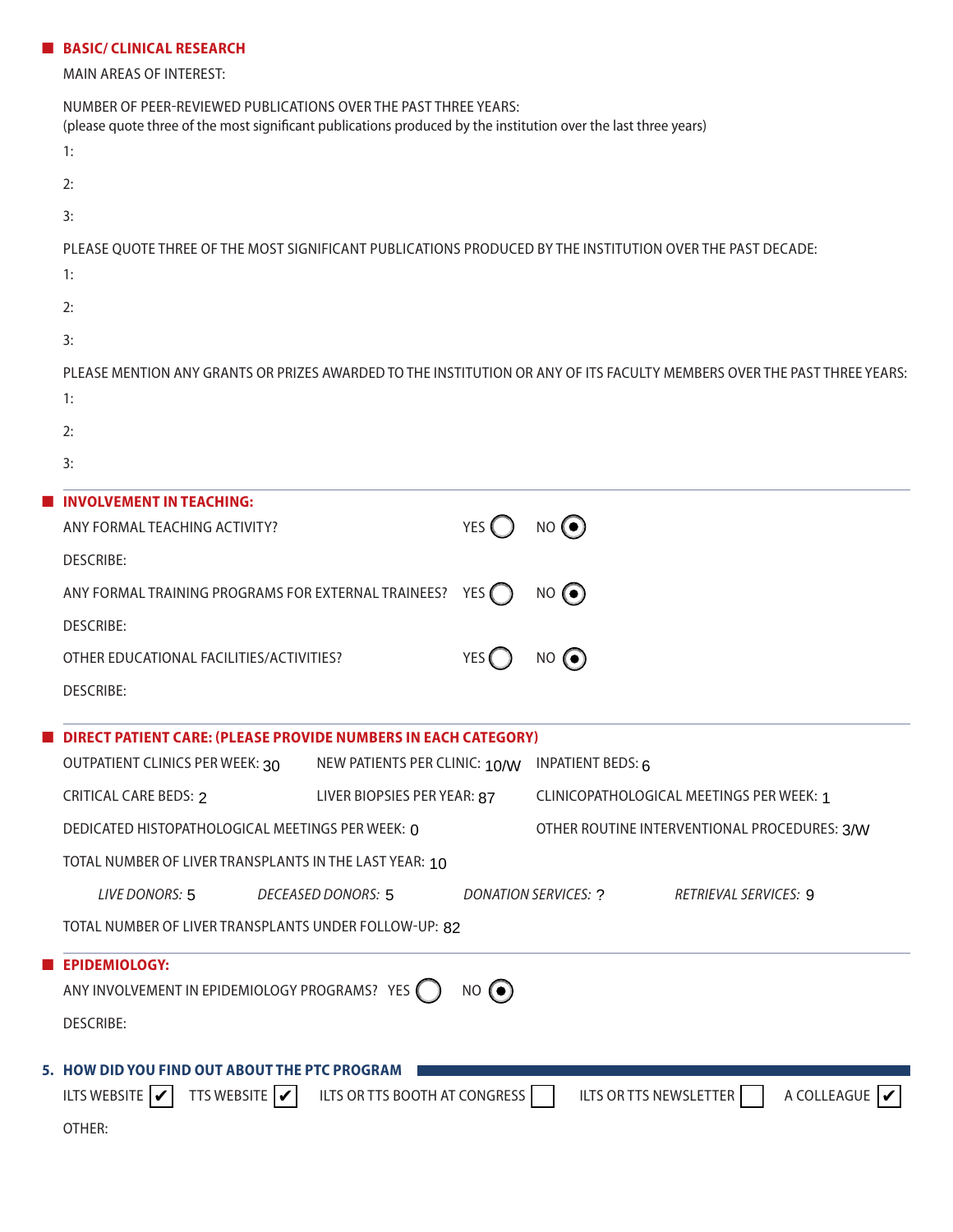| <b>SUPPORTING CENTER (SC) INFORMATION</b>                                                                |                                                                                                           |                                          |                    |
|----------------------------------------------------------------------------------------------------------|-----------------------------------------------------------------------------------------------------------|------------------------------------------|--------------------|
| <b>1. CONTACT INFORMATION</b><br><b>CLINICAL DIRECTOR TRANSPLANT PROGRAM</b><br><b>FIRST NAME: Chris</b> |                                                                                                           |                                          |                    |
| LAST NAME: Freise                                                                                        |                                                                                                           |                                          |                    |
| TTS MEMBERSHIP: YES $\bigodot$ NO $\bigodot$                                                             |                                                                                                           | ILTS MEMBERSHIP: $YES$ (O) NO ()         |                    |
| DEPARTMENT NAME: Department of Surgery, Division of Transplantation                                      |                                                                                                           |                                          |                    |
| STREET ADDRESS: 505 Parnassus Ave                                                                        |                                                                                                           |                                          |                    |
| PO BOX:                                                                                                  | CITY: San Francisco                                                                                       | STATE/PROV: California                   |                    |
| <b>COUNTRY: USA</b>                                                                                      |                                                                                                           | POSTAL CODE: 94143                       |                    |
| <b>PTC LIAISON OFFICER</b><br>FIRST NAME 1. Shareef 2. Garrett                                           |                                                                                                           |                                          |                    |
| LAST NAME: 1.Syed 2.Roll                                                                                 |                                                                                                           |                                          |                    |
| EMAIL: valid email address                                                                               |                                                                                                           | TELEPHONE: phone number                  | FAX:               |
| 2. BASIC NATURE OF THE INSTITUTION<br>RESEARCH CENTER $ V $<br>OTHER:                                    | SPECIALIZED MEDICAL CENTER $ \mathcal{V} $                                                                | <b>GENERAL HOSPITAL</b>                  | DONOR CENTER       |
| 3. AFFILIATION/SPONSORSHIP<br>UNIVERSITY                                                                 | STATE FACILITY  <br>INSURANCE                                                                             | NOT-FOR-PROFIT ORGANIZATION              | PRIVATE FACILITY   |
| OTHER:                                                                                                   |                                                                                                           |                                          |                    |
| <b>4. LIVER AND TRANSPLANT SERVICE INFORMATION</b><br>HIGHLY QUALIFIED 10                                | <b>MEDICAL PERSONNEL: (PLEASE PROVIDE A NUMBER IN EACH CATEGORY)</b><br>FELLOWS 4<br><b>RESIDENTS 7</b>   | PARA-MEDICAL PERSONNEL 10                |                    |
| HIGHLY QUALIFIED 10                                                                                      | <b>SURGICAL PERSONNEL: (PLEASE PROVIDE A NUMBER IN EACH CATEGORY)</b><br>FELLOWS 4                        | RESIDENTS 5 (Rotating from a pool of 65) |                    |
| % BASIC RESEARCH 100                                                                                     | <b>BREAKDOWN OF CURRENT ACTIVITY: (PLEASE PROVIDE APPROXIMATE PERCENTAGES)</b><br>% CLINICAL RESEARCH 100 | % TEACHING 20                            | % PATIENT CARE 100 |
| % EPIDEMIOLOGY                                                                                           | % TRANSPLANTS LIVING DONORS 20                                                                            | % TRANSPLANTS DECEASED DONORS 80         |                    |

OTHER: We have many members of the department with 100% clinical, basic science and clinical research appointments. Many members have a mixed<br>OTHER: We have many members of the department with 100% clinical, basic science appointment based and tenured positions. The clinical and research teams collaborate to provide high quality patient care and perform high quality research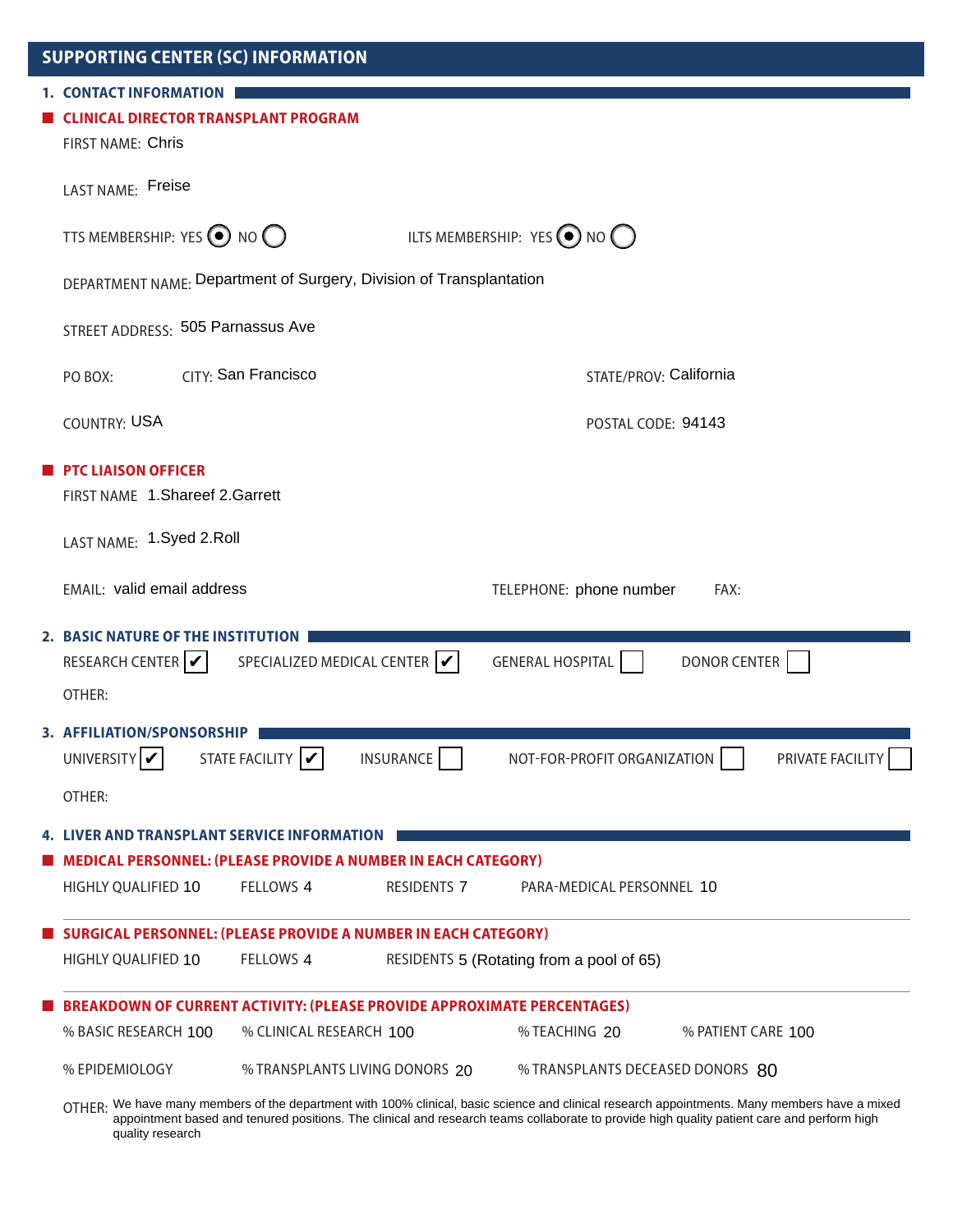#### ■ **BASIC/ CLINICAL RESEARCH**

MAIN AREAS OF INTEREST: Living donor Liver transplant, HCC, Hep C, Normothermic perfusion, Liver regeneration, HIV

#### NUMBER OF PEERREVIEWED PUBLICATIONS OVER THE PAST THREE YEARS:

(please quote three of the most significant publications produced by the institution over the last three years)

1: Delmonico FL, Ascher NL, Opposition to irresponsible global kidney exchange. Am J Transplant. 2017 Oct;17(10):2745-2746

- 2. Roll GR, Stock PG. Strategies to improve outcomes for hepatitis C virus/human immunodeficiency virus co-infected liver transplant candidates, Liver Transpl. 2016 Sep; 22<br>(a) 1181 2 (9):1181-2
- 3. Mehta N, Heimbach J, Harnois DM, Sapisochin G, Dodge JL, Lee D, Burns JM, Sanchez W, Greig PD, Grant DR, Roberts JP, Yao FY. Validation of a Risk Estimation of<br>3. Tumor Bocurropes After Transplant (PETPEAT) Score for Ho Tumor Recurrence After Transplant (RETREAT) Score for Hepatocellular Carcinoma Recurrence After Liver Transplant. JAMA Oncol. 2017 Apr 1;3(4):493-500

PLEASE QUOTE THREE OF THE MOST SIGNIFICANT PUBLICATIONS PRODUCED BY THE INSTITUTION OVER THE PAST DECADE:

- Roll GR et al. Left hepatectomy versus right hepatectomy for living donor liver transplantation: shifting the risk from the donor to the recipient. Liver Transpl. 2013 May;19<br>1: (5):472-81 (5):472-81
- 2: Yao FY. Liver transplantation for hepatocellular carcinoma: beyond the Milan criteria. Am J Transplant. 2008 Oct;8(10):1982-9
- 3: Hirose R, Yao F, Stock P, Roberts J, Ascher N. Liver transplantation at UCSF--a 20-year experience. Clin Transpl. 2008:119-25.

#### PLEASE MENTION ANY GRANTS OR PRIZES AWARDED TO THE INSTITUTION OR ANY OF ITS FACULTY MEMBERS OVER THE PAST THREE YEARS:

- 1: Filling a Void of Research (FAVOR) Training for Transplant Surgeons (NIH T32 Training Grant) Peter Stock MD PhD and Sarwal, Minnie M. MD PhD. UCSF
- 2: Solid Organ Transplantation in HIV: Multi-Site Study (Multi year NIH funded grant) Peter Stock MD PhD. UCSF
- 3. Donor-Alloantigen-Reactive Regulatory T Cell Therapy in Liver Transplantation (NIH funded grant) Feng, Sandy MD PhD, Bluestone, Jeffrey A. PhD, Kang, Sang-Mo MD, <br>Tang, Qizbi PhD, HCSE Tang, Qizhi PhD. UCSF

#### ■ **INVOLVEMENT IN TEACHING:**

ANY FORMAL TEACHING ACTIVITY? YES (O NO (

DESCRIBE: Top Ranked US medical school, ACGME approved surgical residency (60+ residents), 4 transplant ASTS approved surgery fellows

ANY FORMAL TRAINING PROGRAMS FOR EXTERNAL TRAINEES? YES  $\textcircled{\bullet}$  NO  $\ell$ 

DESCRIBE: <sup>Top Ranked US medical school, ACGME approved surgical residency (60+ residents), 4 transplant ASTS approved surgery fellows<br>ANY FORMAL TRAINING PROGRAMS FOR EXTERNAL TRAINEES? YES ● NO ● NO ● NO ● NO → NO → NO </sup> Spain and Columbia in the last 2 years

OTHER EDUCATIONAL FACILITIES/ACTIVITIES?  $YES(\bullet)$  NO  $\bigcap$ 

DESCRIBE: T32 research training grant for transplant surgeons

## ■ **DIRECT PATIENT CARE: PLEASE PROVIDE NUMBERS IN EACH CATEGORY** OUTPATIENT CLINICS PER WEEK: 5 NEW PATIENTS PER CLINIC: <sub>up to 50</sub> INPATIENT BEDS: **600** CRITICAL CARE BEDS: LIVER BIOPSIES PER YEAR: CLINICOPATHOLOGICAL MEETINGS PER WEEK: 60 50-100 1 DEDICATED HISTOPATHOLOGICAL MEETINGS PER WEEK: OTHER ROUTINE INTERVENTIONAL PROCEDURES: 1

| TOTAL NUMBER OF LIVER TRANSPLANTS IN THE LAST YEAR: 180  |                 |                      |                    |                         |  |
|----------------------------------------------------------|-----------------|----------------------|--------------------|-------------------------|--|
|                                                          | LIVE DONORS: 30 | DECEASED DONORS: 150 | DONATION SERVICES: | RETRIEVAL SERVICES: 100 |  |
| TOTAL NUMBER OF LIVER TRANSPLANTS UNDER FOLLOW-UP: 1000+ |                 |                      |                    |                         |  |

| <b>EPIDEMIOLOGY:</b>                                                                                                                                     |
|----------------------------------------------------------------------------------------------------------------------------------------------------------|
| ANY INVOLVEMENT IN EPIDEMIOLOGY PROGRAMS? YES $\bigodot$ NO $\bigodot$                                                                                   |
| DESCRIBE:                                                                                                                                                |
| 5. HOW DID YOU FIND OUT ABOUT THE PTC PROGRAM                                                                                                            |
| ILTS WEBSITE TTS WEBSITE $\boxed{\checkmark}$ ILTS OR TTS BOOTH AT CONGRESS ILTS OR TTS NEWSLETTER $\boxed{\checkmark}$ A COLLEAGUE $\boxed{\checkmark}$ |

OTHER: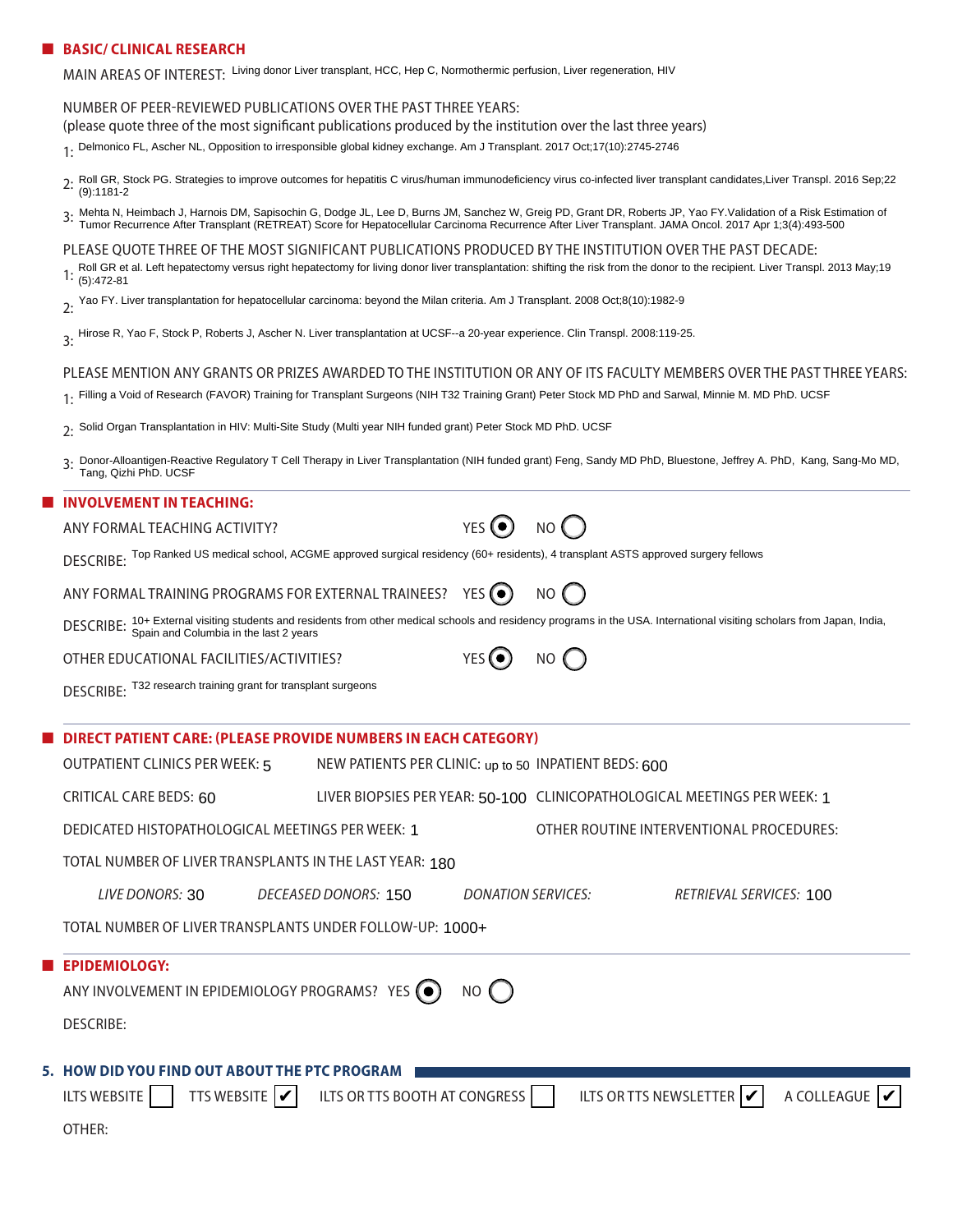#### **6. POTENTIAL DONATIONS/SUPPORT ITEMS TO THE EMERGING CENTER**

Can the Supporting Center provide items such as a journal subscription, textbooks, software, equipment or provide cash support for educational activities? Please describe any such forms of tangible support that your center is able or willing to provide to the benefit of the

Emerging Center's development. (Limited to 500 words):

The division of transplant surgery at UCSF is invested in making this relationship flourish with the overall aim of improving the care of liver transplant patients in Costa Rica. Over the last few months the SC and EC have drafted a multiyear plan, initially focusing on protocol driven patient care, acute liver failure, living donation and later on deceased donor organ processes and allocation to achieve this aim.

The SC pledges to provide travel support for team members to travel between the centers, on a yearly basis. The SC division of transplant is excited to be participating in this initiative and is open to sharing all of its practices and processes with the EC to improve the care of patients with liver disease in Costa Rica. In this regard, all of the pre and post-operative management and immunosuppression protocols have already been shared with the EC. We have also began discussing the implementation of these at the EC. However we still see significant value in the EC being able to experience and learn first-hand about pre transplant evaluation and selection processes, intraoperative techniques and post-operative protocol driven care. Travel from the EC to the SC will be maximized to take full advantage of the ECs ability to benefit from the relationship. However senior leadership in SC, with regional, national and international organ allocation experience are committed to revisit Costa Rica to continue to engage the Ministry of Health and develop a robust, policy driven organ donation and allocation system, which will benefit the Costa Rican population.

The SCs transplant surgeons, hepatologists, liver anesthesiologists, intensivists, transplant pharmacists and social workers (See appendix) have freely pledged their time and expertise to participate in ongoing, scheduled and real time case review via teleconferences. The EC will be advised on ways to enact protocols and clinical decisions to reduce waitlist and post-transplant morbidity and mortality. Many of the barriers faced by the EC have been historically overcome by the SC. We anticipate this perspective will allow the SC to offer practical advice to assist in the ECs development and sustainability.

Furthermore a reproducible live donor checklist has also already been created. This checklist has been constructed using established core principles that have been successful at other ECs around the world in limiting donor coercion. We now plan to assist the EC form a fairly representative live liver transplant evaluation committee, resulting in a transparent process that contains a transparent process that system to document decisions and outcomes which can be used for later self-evaluation.

In addition, the SC will provide support for subscription to the ILTS / TTS website to allow access to all online education platform resources. This includes among other resources, the International Online course on Organ Donation and Transplantation journal. Additional online educational resources, which the emerging center (EC) may benefit from will be sought. The SC will also be personally available and also ultimately establish a collaboration with their department of surgery academic department, which includes the services of a statistician and a medical educator, to assist the EC with manuscript editing and grant writing.

### **MOTIVATION AND PLANS FOR DEVELOPMENT**

#### This is the most important section in your application; the needs of the Emerging Center and the potential to address these have **the strongest impact on the review.**

If your Paired Transplant Centers partnership embarks upon a successful path within the program your relationship could be supported during a minimum of 6 years; TTS and ILTS aim to support those links who can demonstrate that there is a real will between the centers to actively work on the development of liver transplantation at the Emerging Center that will benefit the community at large. In order to evaluate this potential, we ask you to motivate the current reasons for your application by detailing the needs that must be addressed at the Emerging Center, how the Supporting Center can assist and what the desired outcome would be.

#### **WHAT ARE THE PRINCIPLE AREAS AT THE EMERGING CENTER THAT REQUIRE ATTENTION AND IMPROVEMENT?** (Limited to 250 words)

1. Principle aim: - Improve patient care and increase living donor and deceased donor liver transplantation at the EC in Costa Rica. 2. Initial aim: - Improve the protocol driven preoperative and perioperative care of patients, with special attention to ALF patients with Wilson's disease patients.

There is a very high incidence of Wilsons disease (WD) in Costa Rica (4.9/100000 inhabitants). Notably, in Costa Rica the majority of patients with WD exhibit a liver-predominant disease, with more than 5% of these people presenting with fulminant liver failure. Currently they have several patients with ALF from WD per year that could be considered for transplant, but currently do not make it to transplant.

The EC has good outcomes currently, but has identified the need to standardize their preoperative, perioperative and postoperative liver transplant care, as well as the need to institute transplant quality control.

3. Mid-term aim: - Ceasing coercion of living donors in Costa Rica.

To construct a reproducible, transparent and ethical live donor liver transplant selection process to increase living donation while concomitantly creating firm barriers to coercion of donors and transplant tourism. Collaboration of expertise and resources will be used to implement a checklist (Which has been created) and systematic processes to enable safe, ethical and transparent live liver donation selection between both living related (genetic and marital) and unrelated donors and recipients.

4. Long term aim: - Increase deceased liver donation and standardize local donor selection, consent, management, and procurement processes.

#### **WHAT ARE THE PROPOSED MEASURES TO ADDRESS THE ABOVE NEEDS?** (Limited to 250 words)

As mentioned, the SC's liver transplant multidisciplinary team willingly pledged to participate in teleconferences to discuss clinical cases, including ALF from WD at the EC. A core group from all of these specialties pledge to be available real time to address clinical questions. Conference calls will also be used to discuss organ selection, donor management, technical considerations, and review surgical complications. These calls will be recorded in a log of interactions. Also a reproducible donor checklist for all potential living donor cases, which has been created, will be implemented. The implementation will be of the check list will be paired with the formation of a fairly representative live liver transplant evaluation committee. Together this will lead to a fairer and more transparent selection process and aim to protect donors against coercion.

Lastly, UCSF is composed of many leaders who have played critical roles in the evolution of donor management and organ allocation in the United States. This expertise together with the significant experience and local knowledge and network of the ECs team, and the support from the International society of Organ Donation and Procurement and Donor Network West (local organ procurement organization) will position to group well, to engage the Ministry of Health, and bring about change in the availability and allocation of organs in Costa Rica. Increasing the number of organs and fair allocation of them, to enable more patients to benefit from liver transplantation in Costa Rica, is the ultimate goal. The ministry of health (Secretary of Organ donation and Transplantation: Cesar Gamboa) has already been engaged by both the EC and SC and are interested in working to develop the organ and donor system.